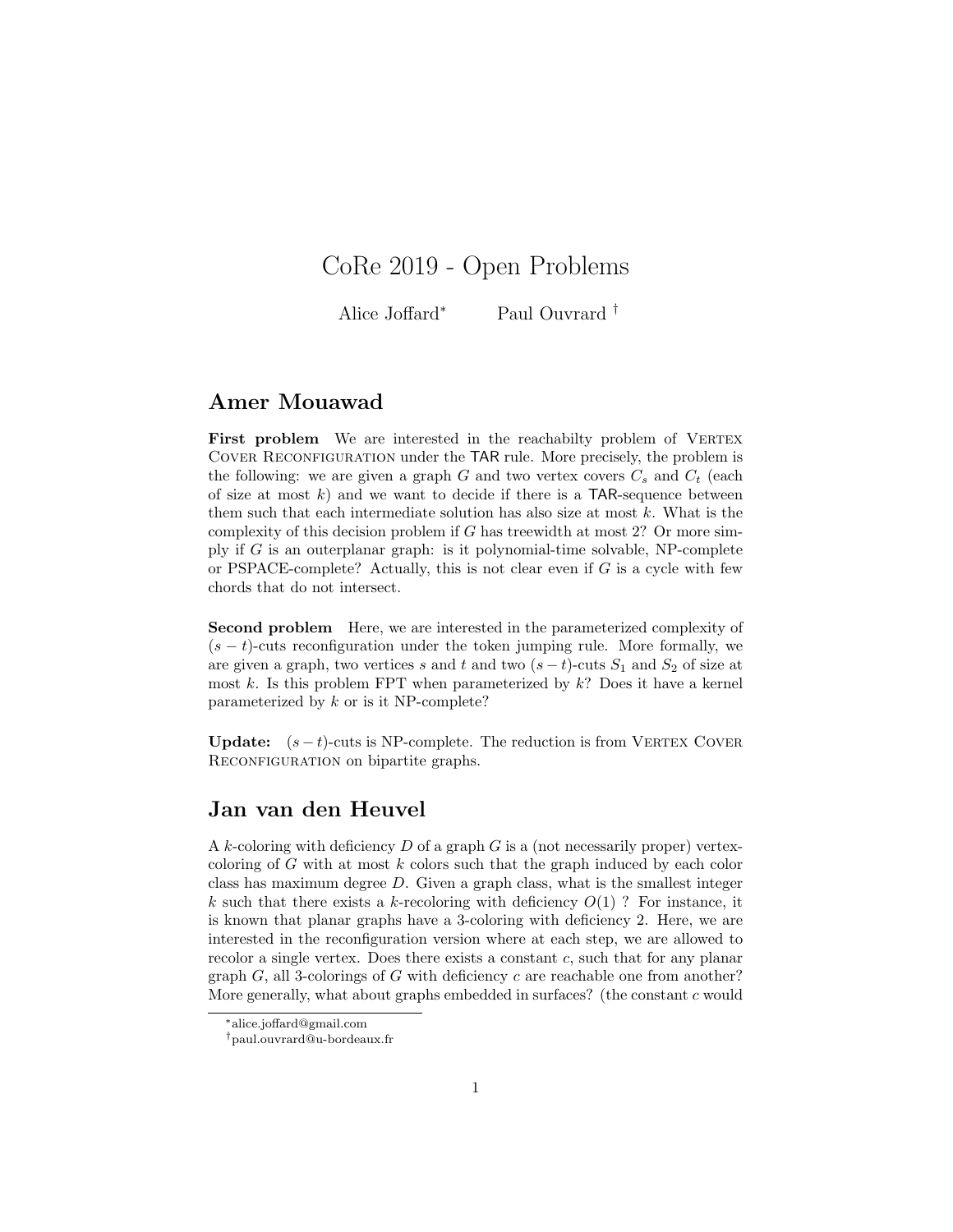then depend on the genus). Similarly, for general graphs, if the number of colors is a function of the degeneracy, does there exist an absolute constant?

Update: there is no constant  $c$  that depends on the genus of the surface  $S$ such that the reconfiguration graph of all 3-colorings with deficiency  $c$  for any graph embeddable in  $S$  is connected. However, given a surface  $S$  of genus  $g$ , there exists  $c = O(q)$  such for any graph G embeddable in S, the collection of c-defective 4-colorings is connected. What about  $K_{t+1}$ -minor free graphs? It is known that if G is  $K_{t+1}$ -minor free then it is t-colorable with defectiveness  $O(t)$ . For the recoloring version, we know that we need at least  $t + 1$  colors.

# Carl Feghali

First problem We focus on graph recoloring where we are allowed to recolor exactly one vertex at each step. Given a perfect graph G of maximum degree  $\Delta$  and an integer  $k \leq \Delta + 1$ , we know that the reconfiguration graph  $R_k(G)$  is disconnected (the counterexample is given by a complete bipartite graph  $K_{k,k}$ where we remove a perfect matching). On the other hand, it is known that if  $k$ is at least  $\Delta + 2$ , then  $R_k(G)$  is connected. For chordal graphs (which are also perfect), we also have a complete characterization since  $R_{\omega+1}$  (where  $\omega$  is the size of a largest clique of G) is connected and has diameter  $O(n^2)$ .

A graph is *weakly chordal* if it contains neither a  $C_h$  nor its complement for every  $h \geq 5$  as an induced subgraph. Let G be a weakly chordal graph. It is known that  $R_{\omega+1}(G)$  is not necessarily connected but what is the smallest k such that  $R_k(G)$  is connected? Is  $k = \omega + 2$  sufficient?

Second problem The Oberwolfach problem consists in finding a decomposition of the edges of  $K_n$  into edge-disjoint copies of disjoint cycles of given lengths (2-factors of given sizes). Consider a coloring of the edges of  $K_n$ . We ask ourselves what necessary and sufficient conditions guarantee that we can extend it to  $K_{n+m}$ , in such way that the color classes will exactly form the disjoint cycles of given lengths.

An idea would be to find one copy of them, multiply the edges of this copy, then use a sequence of well-chosen edge flips (from the edges ab and cd, we form the edges ac and bd) to remove the multiple edges and create the other copies. This method has been used by Hilton and Johnson in An algorithm for finding factorizations of complete graphs to find a hamiltonian cycle decomposition of  $K_n$ , and could also be applied to the Oberwolfach problem.

#### Jonathan Noel

(Question proposed by Jan Volec)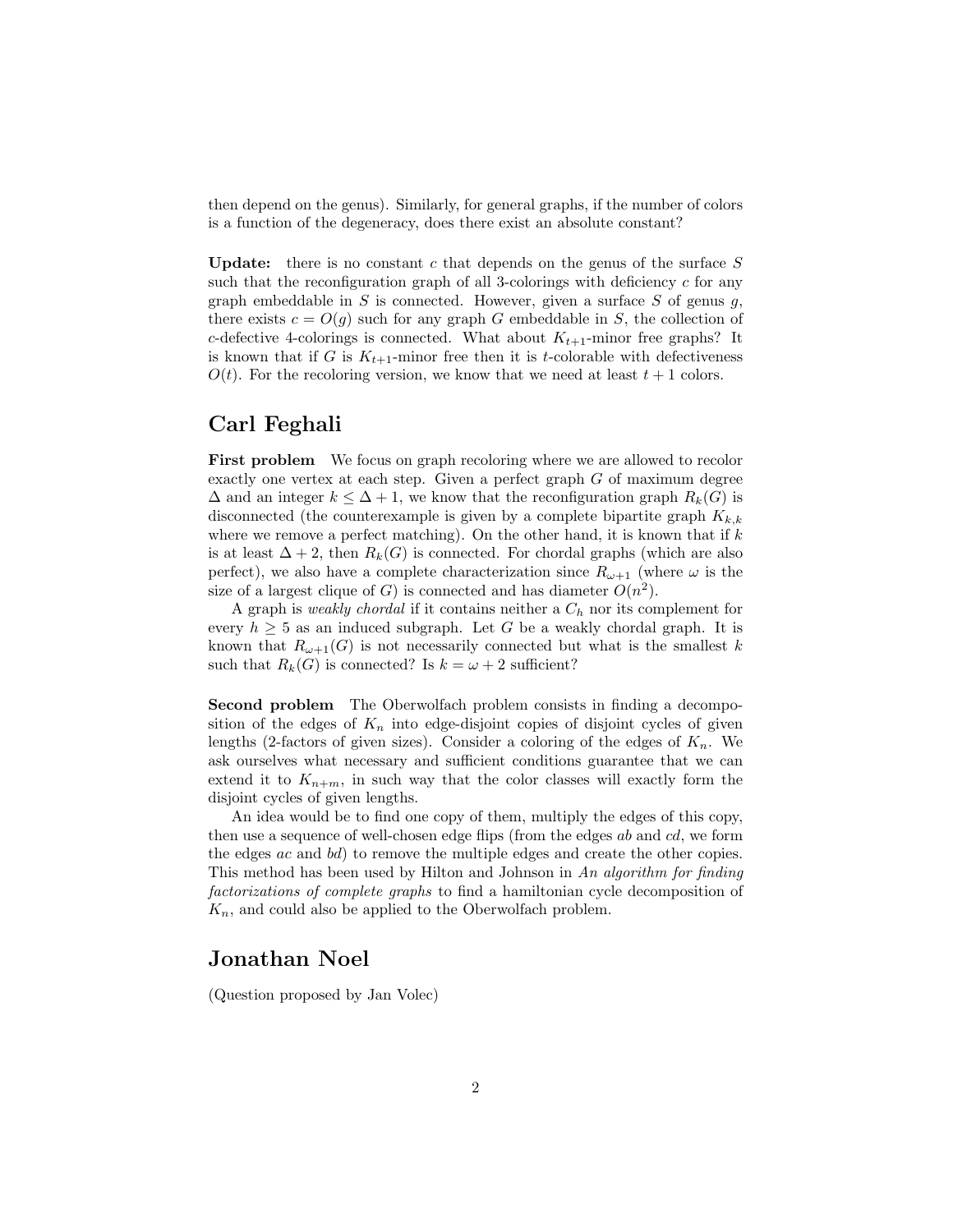A fractional  $(a:b)$ -coloring of G is an assignment of b different colors from a set of size  $a$  to every vertex of  $G$  so that any two adjacent vertices have disjoint sets of colors.

What is the complexity of reconfiguring fractional colorings? (Changing at each step the set of colors assigned to a vertex).

# Benjamin Hellouin

First problem Consider an undirected graph H (which might contain loops). We construct a reconfiguration graph  $\text{Walk}_n(H)$  where the vertices are the walks of length n on the vertices of H, and two walks  $(x_1, x_2, ..., x_n)$  and  $(y_1, y_2, ..., y_n)$ share an edge iff  $x_i$  and  $y_i$  are adjacent in H for every i.

The question is the following: How does the diameter of  $\text{Walk}_n(H)$  grows with n? In particular, the conjecture is that it is either in  $\mathcal{O}(1)$  or in  $n + \mathcal{O}(1)$ depending on the graphs (the characterization remains to be found).

**Update:** The conjecture was already proved for  $C_4$ -free graphs. Jan van den Heuvel and Benjamin Hellouin proved it for graphs whose cycles are not sums of  $C_4$ .

**Second problem** We say that a graph  $H$  has the pivot property if for any two homomorphisms  $h_1$  and  $h_2$  from  $\mathbb{Z}^2$  to H that differ on finitely many points, we can go from  $h_1$  to  $h_2$  by changing one point at a time while keeping a homomorphism. This property can be true for some graphs like  $C_4$ -free graphs, and false for other ones like  $K_4$  and  $K_5$ .

We focus here on the generalized pivot property, where we can change several points at a time at each step, but there should exist a radius  $r > 0$  such that we only change at each step points within a ball of radius  $r$ . Again, the property holds if the reconfiguration graph is connected.

A conjecture is that the property of the generalized pivot holds for any H.

Update: this conjecture has already be proven to be false.

# Alice Joffard

For an ordered sequence  $S = (d_1, ..., d_n)$  of natural numbers, we say that a graph G on the ordered vertices  $v_1, ..., v_n$  realizes S if for all i,  $d(v_i) = d_i$ .

We construct a reconfiguration graph where the vertices are the graphs that realize  $S$ , and where two graphs  $G$  and  $H$  share an edge iff we can go from  $G$ to H by performing a flip, which is a swap from the two disjoint edges  $(a, b)$ and  $(c, d)$  to the two disjoint edges  $(a, c)$  and  $(b, d)$ . Hakimi showed that the reconfiguration graph was connected. Then came the question of finding a Polytime algorithm to go from any  $G$  to any  $H$  using the minimum number of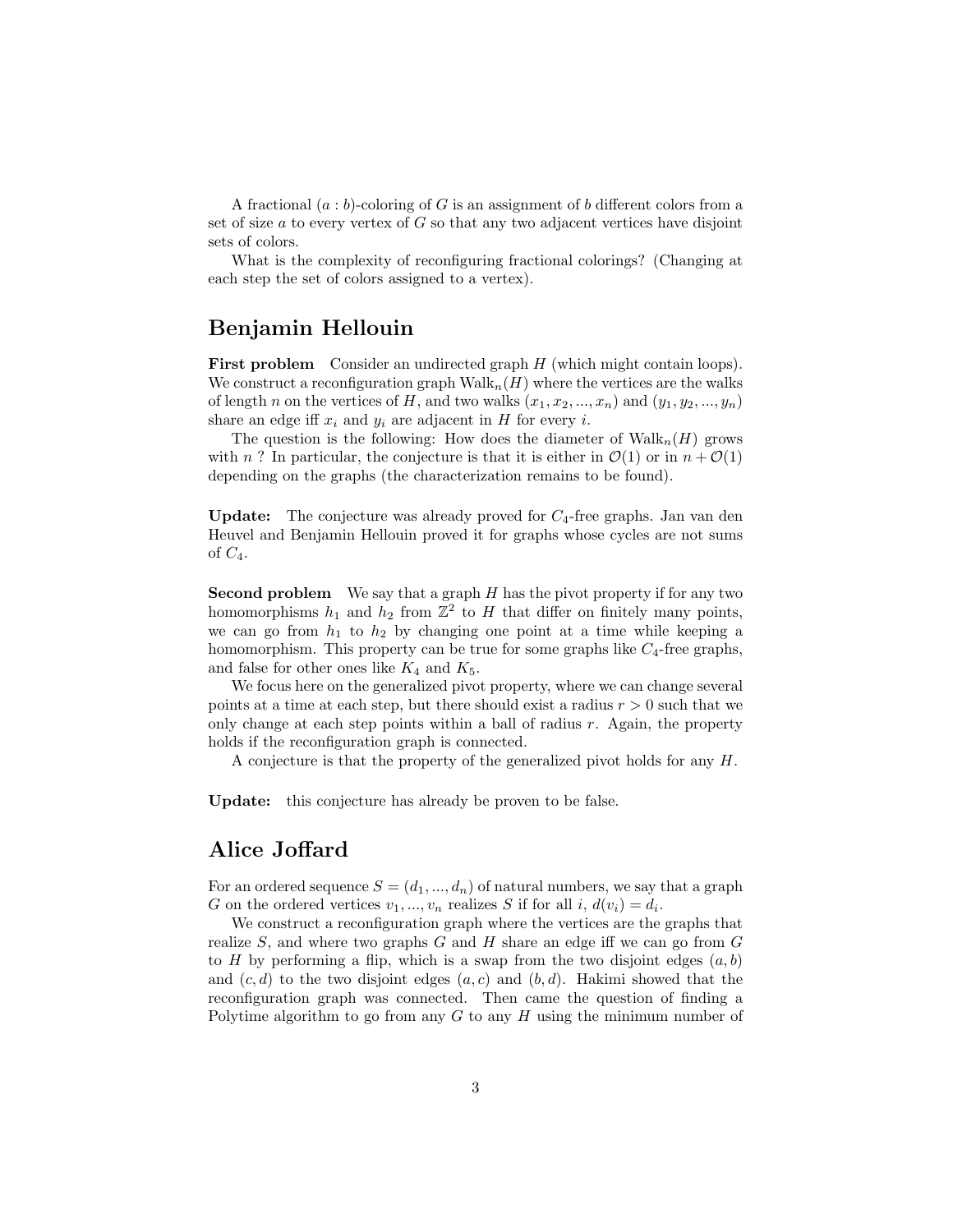flips. The best result so far is a 1.5-approximation algorithm given by Bereg and Ito in 2017.

We are interested here in another version of this problem, where  $G$  and  $H$ are both connected, and the graph has to stay connected after any flip. Again, it is known that we can go from any  $G$  to any  $H$  using such flips, and we want to find a Polytime algorithm to approximate the optimal number of flips needed.

The problem being easier in the case where  $G$  and  $H$  have cycles, we can restrict ourselves to the case where both are trees. The best result we have so far is a 2.5-approximation, and we would like to improve it.

## Duc A. Hoang

We are interested here in the Token Swapping problem. Let us consider a set of tokens  $\{1, 2, ..., n\}$  placed on the vertices  $\{v_1, v_2, ... v_n\}$  of a graph G in any order. We want to move the tokens so that each token  $i$  will be placed on  $v_i$ , by applying a sequence of swaps between two tokens whose position are adjacent in G.

We know that the reconfiguration graph is connected, so that we can always do it, but we now want to do it using the minimum number of swaps possible. The complexity of this problem when  $G$  is a tree is unknown.

#### Valentin Bartier

Let G be a bipartite graph and  $I_1$ ,  $I_2$  be two independent sets of G of size k. We already know that the reconfiguration problem under the TJ rule is NP-complete. However, is it FPT when parameterized by  $k$ ?

## Aline Parreau

The ETERNAL DOMINATION problem on a graph  $G$  can be seen as an infinite game between a defender, and an attacker. The defender starts by choosing a set of vertices. At turn i, the attacker attacks a vertex  $r_i$  and the defender must defend by moving to  $r_i$  a guard from an adjacent vertex. All the other guards can also move to an adjacent vertex. The next turn starts from this new configuration.

The defender wins the game if it can defend against any infinite sequence of attacks. The eternal domination number, denoted by  $\gamma_m^{\infty}(G)$ , is the minimum number of guards necessary for the defender to win.

We know that determining the value of  $\gamma_m^{\infty}(G)$  is a NP-hard problem, but we do not know if it is in NP, or in PSPACE.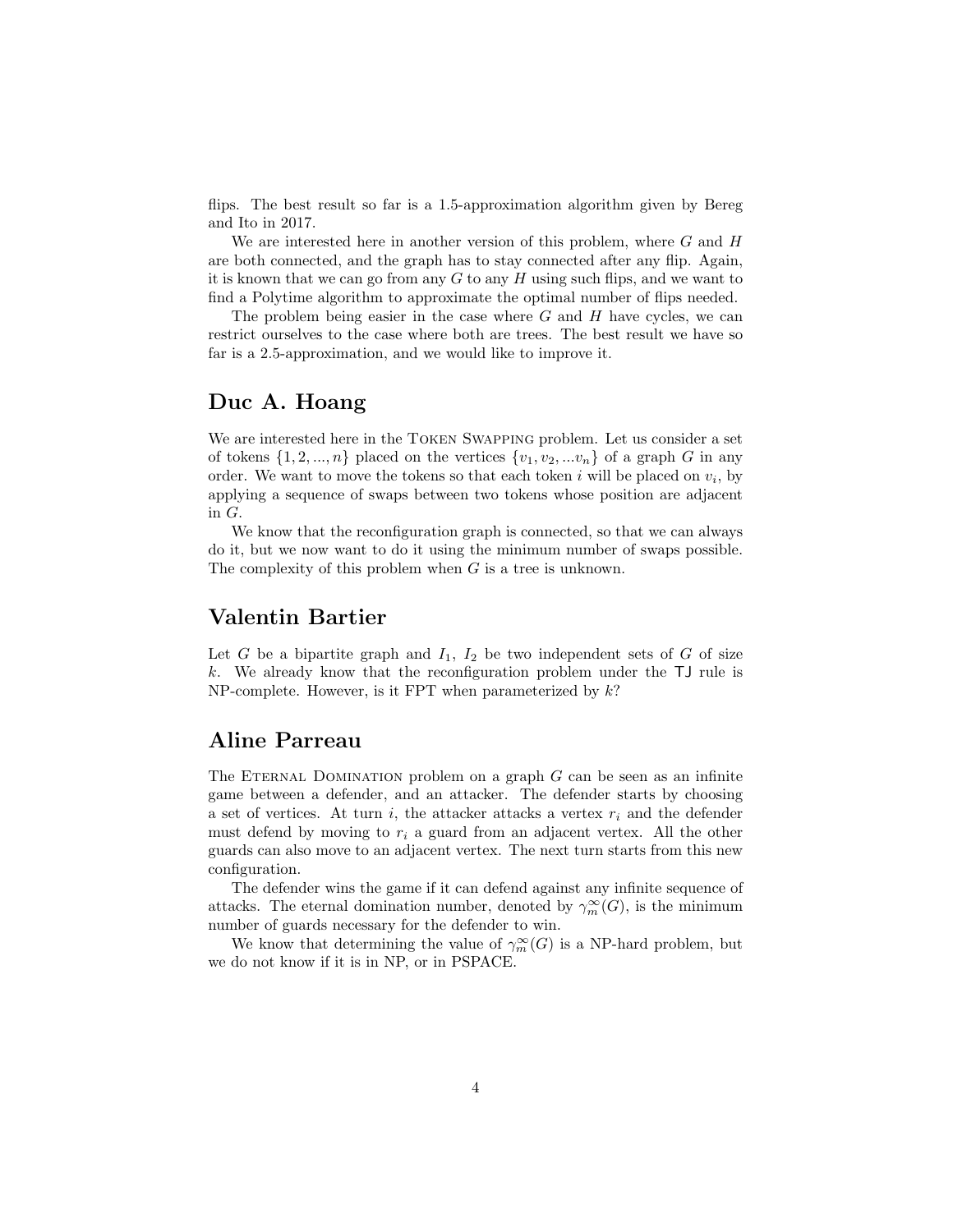## Marc Heinrich

When it comes to the VERTEX COLORING RECONFIGURATION problem, it is known that for  $k \geq \Delta + 2$  with  $\Delta$  the maximum degree of G, the reconfiguration graph  $R_k(G)$  is connected, meaning that we can go from any coloring with at most  $k$  colors to any other one, with a sequence of modifications of a single vertex's color, maintaining the coloring proper.

The same question for the EDGE COLORING RECONFIGURATION problem can then be asked: what is the minimum value  $k_{min}$  of k, as a function of  $\Delta$ , from which we can guarantee that the reconfiguration graph of proper  $k$ -edge colorings is connected ?

We already know that  $\frac{3}{2}\Delta \leq k_{min} \leq 2\Delta$ .

Update: This question has just been solved by Aline Parreau, Jonathan Noel, Marc Heinrich and Alice Joffard: the following coloring of Petersen graph with 5 colors is frozen, and we can generalize this example to the Kneser graph  $KG_{2\Delta-1,\Delta-1}$  of degree  $\Delta$ , colored with  $2\Delta-1$  colors in such a way that every edge is assigned the color corresponding to the missing number in the union of the sets of its two vertices. This proves that  $k_{min} = 2\Delta$ .

A question that remains is the one of the example that was used to prove  $\frac{3}{2}\Delta \leq k_{min}$ : we know that for edge colorings of  $K_{n,n,n}$  with 3n colors, the reconfiguration graph is disconnected, but is it connected with  $3n + 1$  colors ? In particular, can we go from any coloring of  $K_{n,n}$  with n colors, where every color class forms a perfect matching, to any other one, using  $n + 1$  colors ?

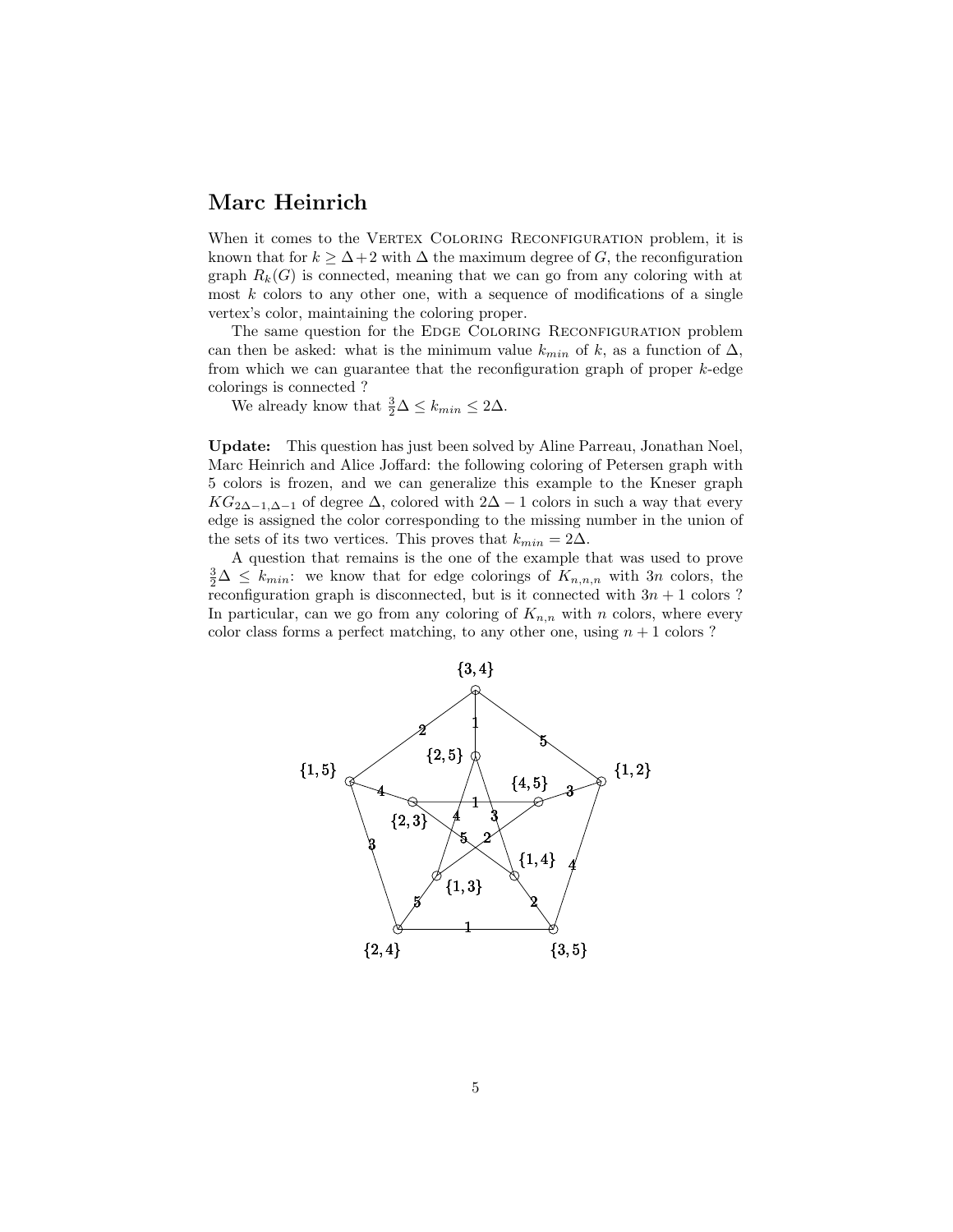## Haruka Mizuta

Given an undirected graph  $G = (V, E)$  and a subset of vertices  $S \subseteq V$  called terminals, a *Steiner tree* is a tree that contains S. In the STEINER TREE RECONFIGURATION problem, we are given two Steiner trees  $T_1$  and  $T_2$  with the same number of edges and we want to find a transformation between  $T_1$  and  $T_2$ by exchanging exactly one edge at each step. This problem has been studied under the parameterized complexity framework under seven graph parameters:  $\omega$ , the treewidth, the maximum degree  $\Delta$ , the bandwidth, the minimum size of a vertex cover, the number of terminals, the solution size  $k$  (ie. the number of edges). For each of them, the complexity (W[1]-hardness, PSPACE-hardness of tractability) is already known. This also known for some combinations of these parameters. However, it is still open when parameterized by  $k+tw$ .

# Nicolas Bousquet

Given a hypergraph  $H = (V, E)$ , a packing is a subset of pairwise disjoint hyperedges (therefore, this is a generalization of matching for instance). Bonamy et al. recently proved that the MATCHING RECONFIGURATION problem is polynomialtime solvable. Unfortunately, this result can not be extended to Packing RECONFIGURATION since it is already knwown that this problem is PSPACEcomplete under the token jumping rule (ie. we can remove and add one hyperedge at each step). However, the maximum packing problem is in P if the constraint matrix is Totally Unimodular ie. the determinant of each square submatrix is  $0, -1$  or  $+1$ . Therefore, can we extend this result to the PACKING RECONFIGURATION problem for the connectivity question? One idea could be to use a kind of Seymour's Decomposition Theorem.

# Akira Suzuki

We focus on FEEDBACK VERTEX SET RECONFIGURATION under the token jumping rule. This problem is PSPACE-complete in general. However, we are interested in the case where the input graph  $G$  has bounded maximum degree  $\Delta$ . If  $\Delta = 2$ , this is trivial because G simply is a collection of paths and/or cycles. If  $k = 4$ , Suzuki and Yota showed that the problem is PSPACE-complete. However, it is still open for  $\Delta = 3$ . We know that there exist no-instances: for instance if  $G = K_{3,3}$  and the two solutions are two non-adjacent vertices. Note that the original problem is in P when  $\Delta = 3$ .

# František Kardoš

A stable-tree decomposition of G is a partition of the vertex set on two parts B and W such that  $G[B]$  is a tree and  $G[W]$  is a stable set. Payan and Sakarovitch proved that if G is a cyclically 4-edge-connected cubic graph and  $n = 4k + 2$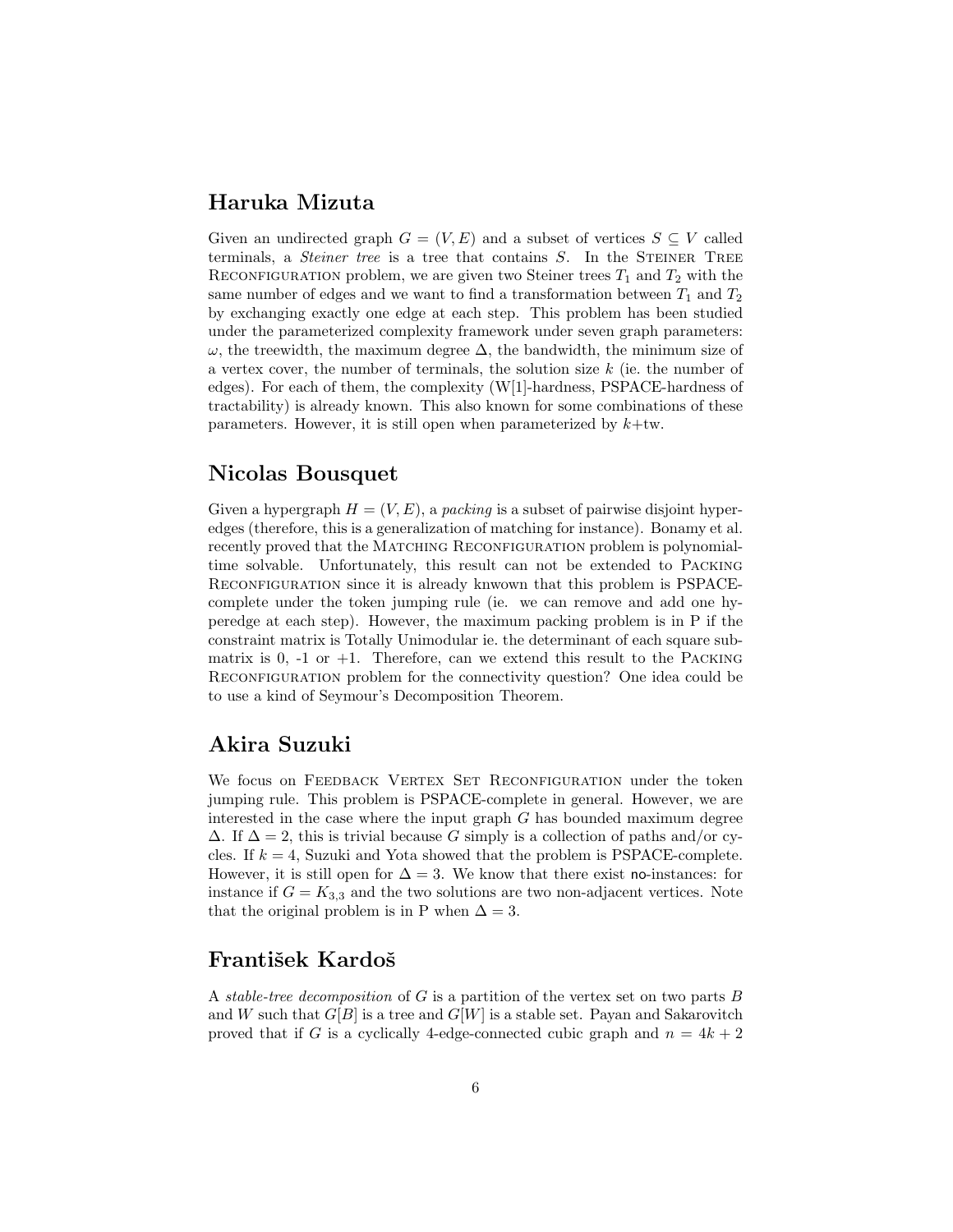then a stable-tree decomposition exists. The question is the following: for which (planar) cubic graphs can we guarantee to have (exponentially) many stable-tree decompositions? What can we say about the structure of the reconfiguration graph where a vertex is a stable-tree decomposition and two vertices  $(B_1, W_1)$ and  $(B_2, W_2)$  are adjacent iff  $W_2$  is obtained from  $W_1$  by removing a vertex v and adding the only vertex that lies in the intersection of the three paths joining the three black neighbors of v in  $G[B_1]$ ?

**Update:** if G is cubic and planar, then it has at least  $n^3$  stable-tree decompositions. Using the planarity of  $G$ , it might be possible to increase this exponent.

## Kunihiro Wasa

We are interested in the problem MAXIMAL INDUCED TREE RECONFIGURA-TION. The input of the problem is two maximal induced trees  $S$  and  $T$  of G, and we want to know if there exists a reconfiguration sequence between S and T, by Token Sliding or Token Jumping. The question is to determine the complexity of the problem.

Update: The problem has been solved by Haruka Mizuta. Using Steiner trees, we can prove that it is W[2]-hard.

#### Anna Lubiw

First problem Consider the reconfiguration graph of non-crossing spanning trees of a set of  $n$  points in the plane. A flip removes one edge and adds a new edge.

- 1. The worst case diameter is known to be between  $1.5n$  and  $2n$ . Narrow this gap.
- 2. What is the complexity of computing distance in the reconfiguration graph?

Second problem Consider labelled flips of non-crossing spanning trees of a set of  $n$  points in the plane. Does the analogue of the orbit theorem hold? Prove or disprove: if we have two labelled non-crossing spanning trees  $S$  and  $T$ , and for each label  $\lambda$ , the edge e of S with label  $\lambda$  and the edge f of T with label  $\lambda$  lie in the same orbit (i.e. there is a flip sequence that moves  $\lambda$  from e to f) then  $S$  can be reconfigured to  $T$ .

**Third problem** A branching rooted at vertex r in a directed graph  $G$  is a directed tree rooted at  $r$  (i.e. it is a tree and every vertex except  $r$  has one edge directed in to it). This is a simple case of intersection of two matroids: a graphic matroid, where a set of edges is independent if it contains no (undirected) cycle;